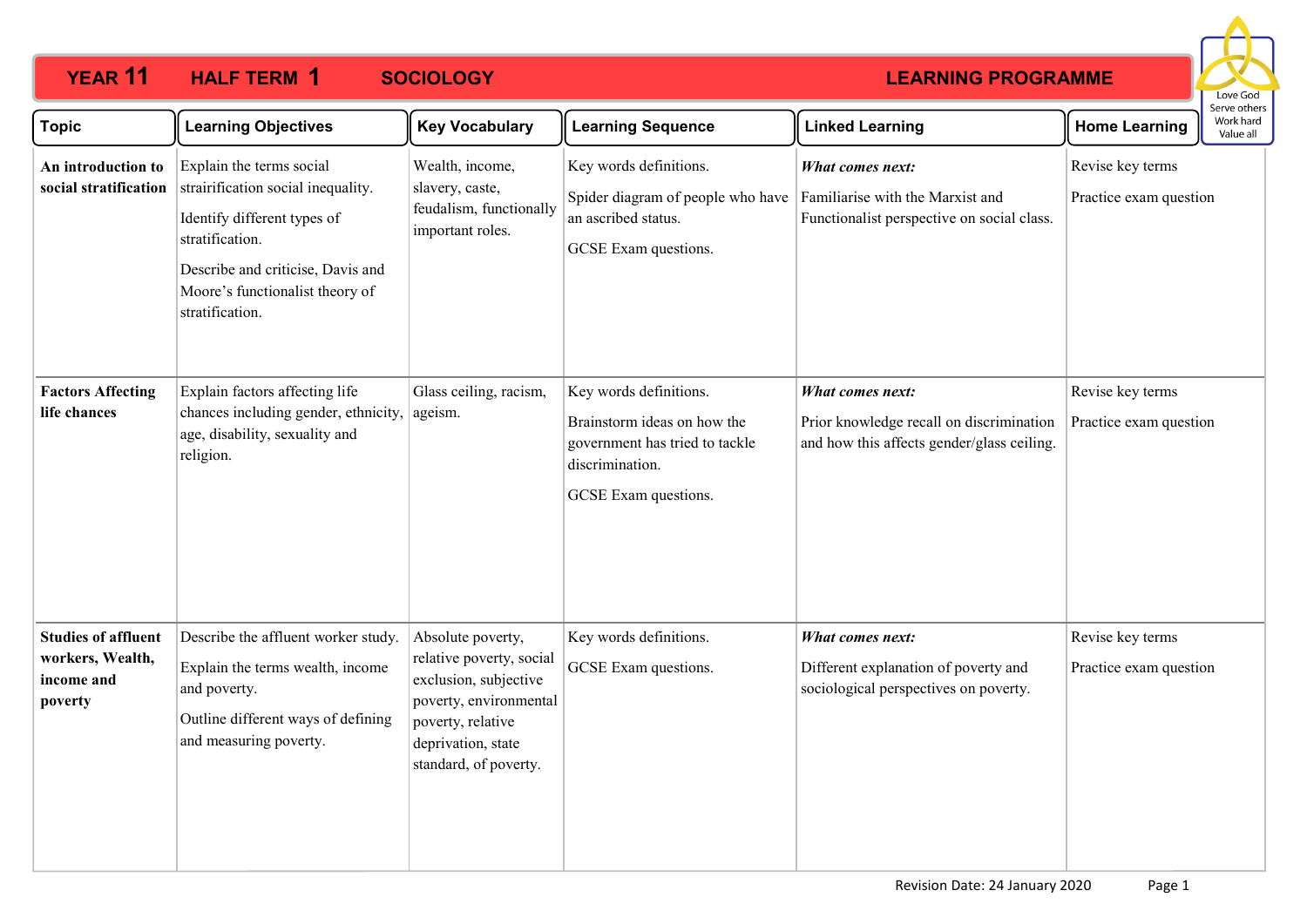

| <b>Topic</b>                  | <b>Learning Objectives</b>                                                                                                                                                                                                        | <b>Key Vocabulary</b>                                                                                                                                                                            | <b>Learning Sequence</b>                                                                                                                                    | <b>Linked Learning</b>                                         | <b>Home Learning</b>                       | בו אב התוכו א<br>Work hard<br>Value all |
|-------------------------------|-----------------------------------------------------------------------------------------------------------------------------------------------------------------------------------------------------------------------------------|--------------------------------------------------------------------------------------------------------------------------------------------------------------------------------------------------|-------------------------------------------------------------------------------------------------------------------------------------------------------------|----------------------------------------------------------------|--------------------------------------------|-----------------------------------------|
| Power and<br><b>Authority</b> | Describe the key ideas of Weber on<br>power and authority.<br>Outline Marxist and feminist<br>approaches to power.<br>Describe the key ideas of Walby on<br>Patriarchy.                                                           | Authority, traditional<br>authority, rational legal<br>authority, monarchy,<br>bureaucracy, double<br>standard.                                                                                  | Key words definitions.<br>Brainstorm on the difference<br>between Weber and Marxist ideas.<br>Paragraph on Walby and<br>Patriarchy.<br>GCSE Exam questions. | What comes next:<br>The work of Walby on Patriarchy.           | Revise key terms<br>Practice exam question |                                         |
| Power and state               | Describe the key ideas of Weber on<br>power and authority.<br>Outline Marxist and feminist<br>approaches to power.<br>Describe the key ideas of Walby on<br>Patriarchy.<br>Outline power relationships in<br>everyday situations. | Democracy,<br>dictatorship,<br>censorship,<br>propaganda,<br>constituency, political<br>party, member of<br>parliament, first past<br>the post, pluralism,<br>pressure groups, direct<br>action. | Key words definitions.<br>Describe the role of both the state<br>and the Pressure Groups.<br>GCSE Exam questions.                                           | What comes next:<br>The role of the state and pressure groups. | Revise key terms<br>Practice exam question |                                         |
| Assessment                    | End of topic test                                                                                                                                                                                                                 | previous lessons.                                                                                                                                                                                | All keywords taught in Complete end of topic test.                                                                                                          | <b>What comes next:</b><br>Education.                          | Revise key terms<br>Practice exam question |                                         |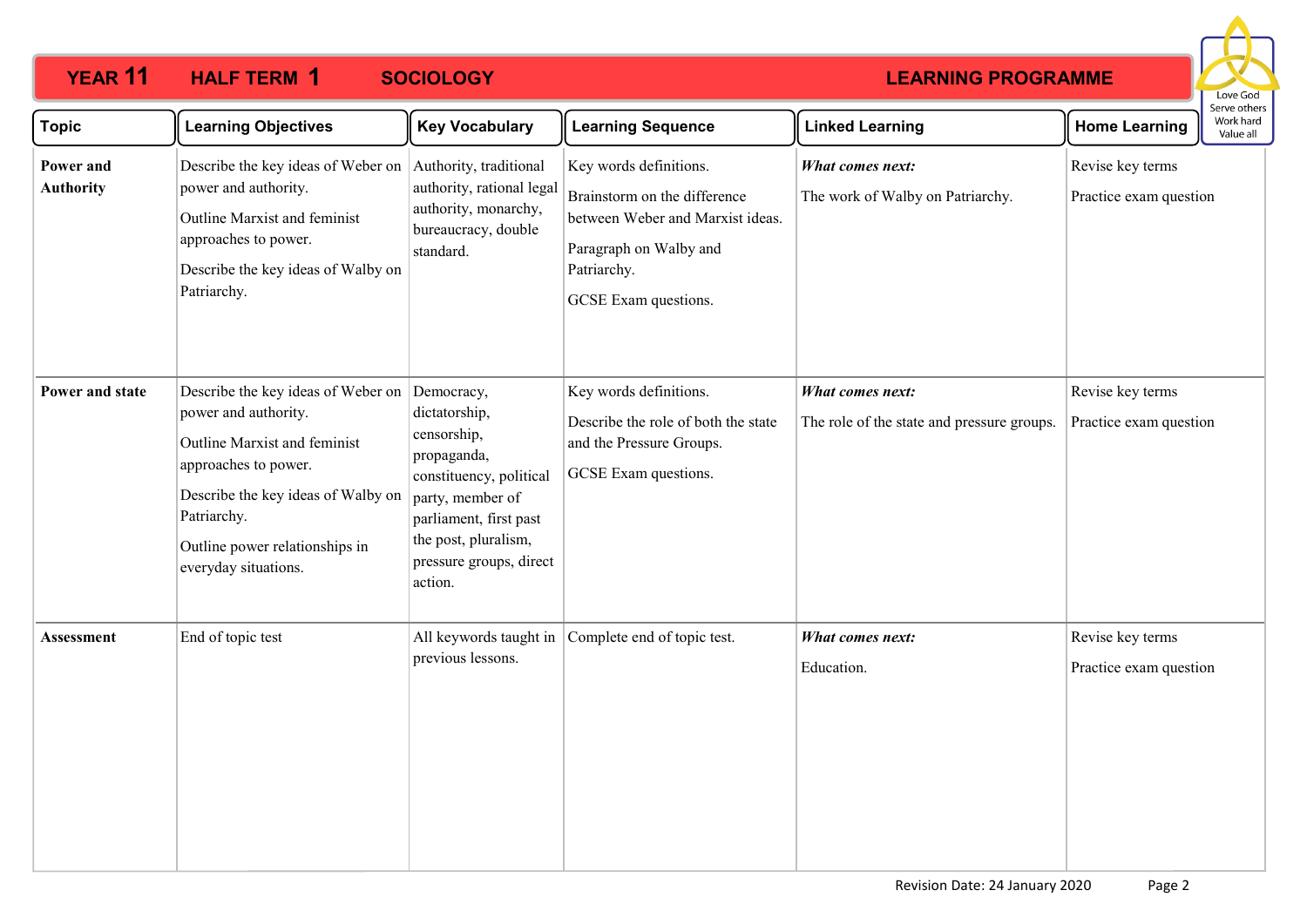

| <b>Topic</b>                                         | <b>Learning Objectives</b>                                    | <b>Key Vocabulary</b>                                                                   | <b>Learning Sequence</b>                                                                                                                                                                                                    | <b>Linked Learning</b>                                       | <b>Home Learning</b>                                                                                                                     | Serve others<br>Work hard<br>Value all |
|------------------------------------------------------|---------------------------------------------------------------|-----------------------------------------------------------------------------------------|-----------------------------------------------------------------------------------------------------------------------------------------------------------------------------------------------------------------------------|--------------------------------------------------------------|------------------------------------------------------------------------------------------------------------------------------------------|----------------------------------------|
| Research design                                      | Understand the different stages of<br>research design.        | Ethical considerations<br>Data protection.<br>Sampling<br>Interpretivism                | Understand the key terminology.<br>Describe the different stages of<br>research process and show<br>understanding of ethical<br>considerations.                                                                             | <b>What comes next</b><br>Qualitative and quantitative data. | Describe the 4 types of<br>sampling with clear<br>description of when they are<br>best used.                                             |                                        |
| Quantitative and<br>qualitative<br>research methods. | Understand different types of<br>research methods.            | Social survey<br>Respondent<br>Interviews<br><b>Bias</b><br>Reliability<br>Trade union. | Understand the key terminology.<br>Describe what a social survey,<br>questionnaire, structured interview<br>and longitudinal study involve.<br>Understand the advantages and<br>disadvantages of these research<br>methods. | What comes next<br>Secondary sources of data.                | What is interview bias and<br>how might this affect the<br>results? What is the observer<br>effect and how might this<br>effect results? |                                        |
| <b>Secondary sources</b><br>of data.                 | Understand why sociologists use<br>secondary sources of data. | Census<br>Trends<br>Unemployment<br>Social construct<br>Content analysis.               | Understand the key terminology.<br>Explain the use of advantages and<br>disadvantages of official statistics.<br>Explain the uses of the secondary<br>data.                                                                 | What comes next<br>research method and family types.         | Research crime rates and<br>explain how valid they are.                                                                                  |                                        |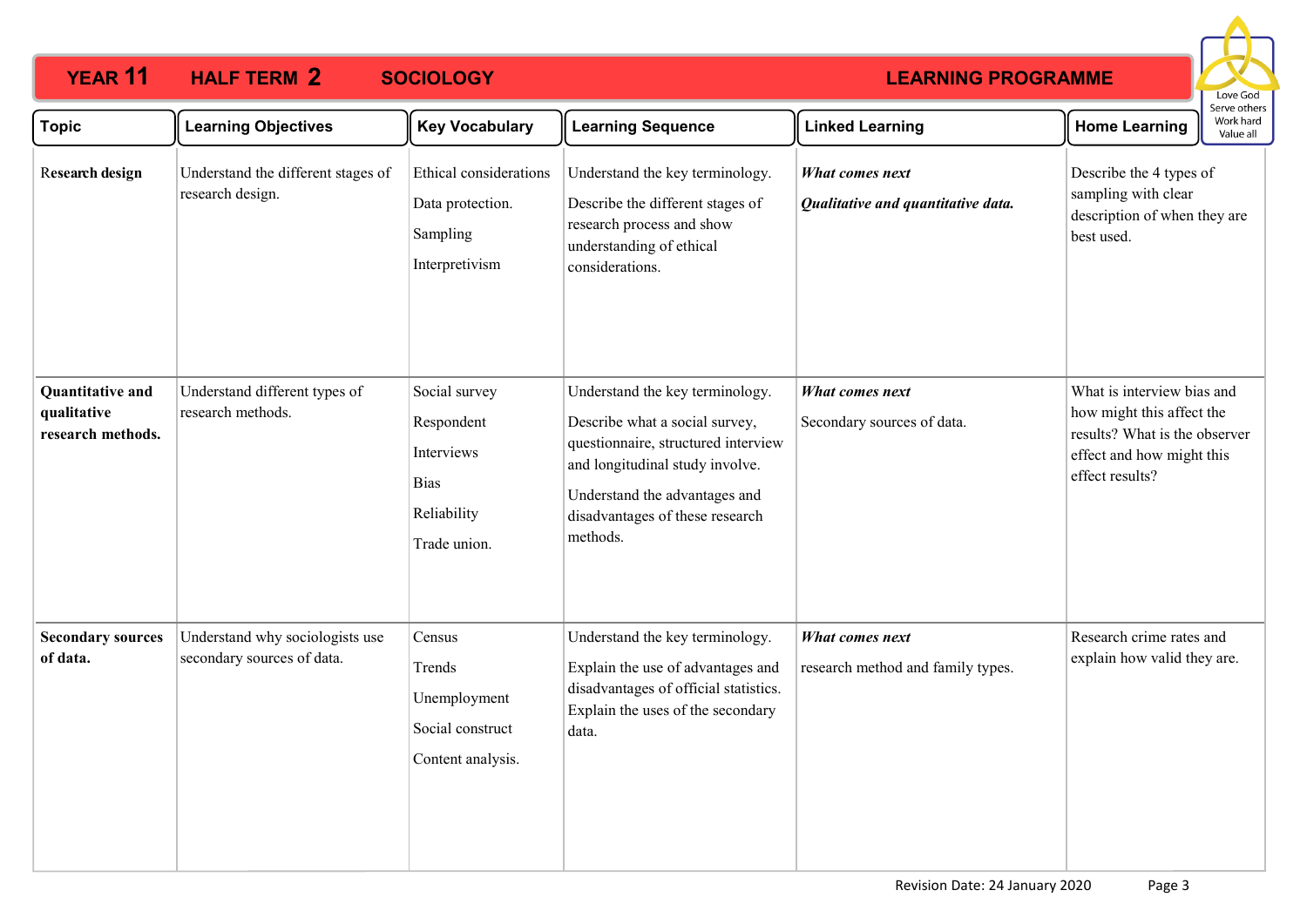

| <b>Topic</b>                                                 | <b>Learning Objectives</b>                                                                                                       | <b>Key Vocabulary</b>                                                                                   | <b>Learning Sequence</b>                                                                                                                                                                                        | <b>Linked Learning</b>                                                                                                | <b>Home Learning</b>                                                                                           | : וסנווכו<br>Work hard<br>Value all |
|--------------------------------------------------------------|----------------------------------------------------------------------------------------------------------------------------------|---------------------------------------------------------------------------------------------------------|-----------------------------------------------------------------------------------------------------------------------------------------------------------------------------------------------------------------|-----------------------------------------------------------------------------------------------------------------------|----------------------------------------------------------------------------------------------------------------|-------------------------------------|
| Different types of<br>family types                           | Explain the term family, describe<br>the different types of family in the<br>UK and explain the work of<br>Rapoport and Rapoport | Cultural diversity<br>Ethnic groups<br>Gender roles and child<br>rearing<br>Empty nest<br>Social stigma | Understand the key terminology.<br>Explain the research methods used<br>by Rapoport and Rapoport. Explain<br>how family type has changed over<br>time.                                                          | <b>What comes next:</b><br>The reasons for this family diversity and<br>organisational diversity.                     | Research global diversity in<br>families and households.                                                       |                                     |
| The functions of<br>the family                               | Understand the functions of the<br>family.<br>Understand the functionalist views<br>of the family.                               | Ethnic diversity.<br>Idealisation.<br>Dysfunctional families.<br>Kibbutzim.                             | Understand the key terminology.<br>Identify and explain Parson's<br>theoretical perspective on the<br>family and what is the basic<br>function of the family.                                                   | <b>What comes next:</b><br>How relevant is this theory in modern<br>Britain.                                          | Research how important<br>family is in todays society<br>and how has this has changed<br>in the last 50 years. |                                     |
| <b>Feminist and other</b><br>critical views on<br>the family | Understand the feminist and<br>Marxist view on the family.                                                                       | Economic function<br>Socialism<br>Marriage<br>Canalisation<br>Egalitarian.                              | Understand the key terminology.<br>Explain the Marxist and feminist<br>approaches to the study of families.<br>Explain the criticisms of these<br>views and analyse how relevant<br>they are in modern Britain. | <b>What comes next:</b><br>The similarities and differences between<br>the work of Parsons and Delphy and<br>Leonard. | Research a matriarchal<br>society.                                                                             |                                     |